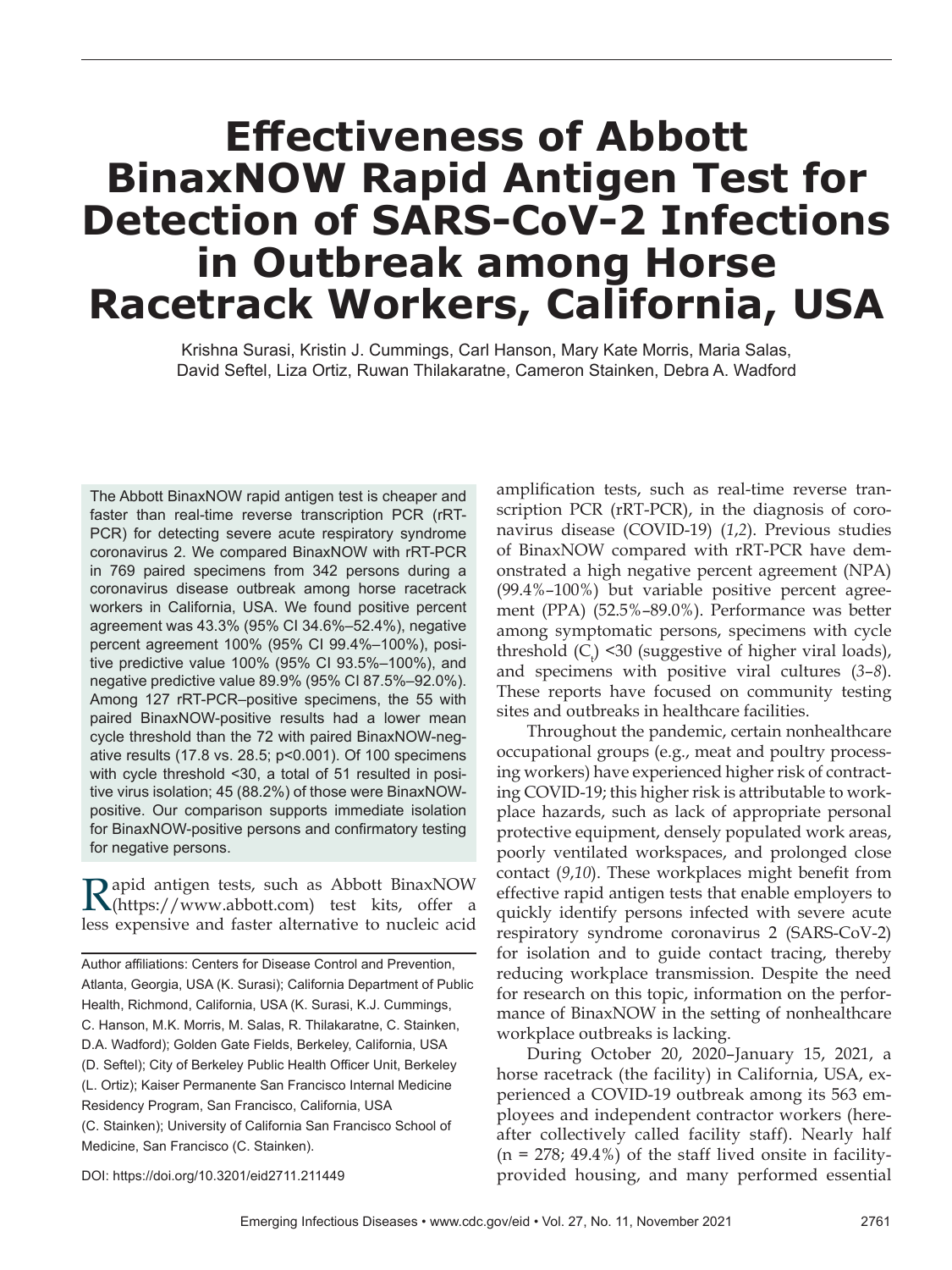#### **SYNOPSIS**

duties (e.g., grooming, feeding) related to the basic care of the >1,100 horses stabled there.

The outbreak was discovered by the contact tracing efforts of the local health department (LHD), the City of Berkeley Public Health Officer Unit. In response, the LHD ordered that all nonessential work activities (e.g., horse racing) be stopped until mass testing of all staff demonstrated no further transmission. The initial round of rRT-PCR testing (round 0) occurred on November 14–15, 2020, and identified 169 SARS-CoV-2–positive staff who were subsequently isolated. At this time, all staff were assumed to have been exposed. Those living onsite were moved to hotel rooms to quarantine, and those living offsite quarantined in their homes. No staff were permitted to return to onsite residence until the outbreak had ended. However, some quarantined employees were permitted to return to work if they were needed to perform duties related to essential care of the horses. Additional rounds of testing were needed to monitor ongoing transmission and determine when the outbreak had ended. The LHD decided to use BinaxNOW as a supplement to rRT-PCR to more quickly identify SARS-CoV-2–positive employees for isolation. This use provided an opportunity to assess the effectiveness of the BinaxNOW rapid antigen test in detecting SARS-CoV-2 infection in a nonhealthcare workplace outbreak. The purpose of this analysis is to compare BinaxNOW with rRT-PCR in paired specimens from persons during a COVID-19 outbreak among horse racetrack workers. These findings could inform testing protocols used to contain future outbreaks of COVID-19 in nonhealthcare workplaces.

#### **Methods**

The facility, in collaboration with the LHD and the California Department of Public Health (CDPH) laboratory, conducted 6 rounds of serial testing of its staff with paired BinaxNOW rapid antigen and rRT-PCR tests during November 25–December 22 (rounds 1–6). Testing frequency was determined by the LHD and changed as the outbreak progressed. Each round was intended to test all staff who had not yet tested positive by BinaxNOW or rRT-PCR to continue identifying potentially infectious persons. Staff who tested positive by either BinaxNOW or rRT-PCR were isolated and excluded from further testing.

All specimen collection and antigen testing occurred outdoors in the parking lot of the facility. On the day of testing, a facility administrative employee conducted registration and collected demographic data, including self-reported race and ethnicity. Symptom information was elicited by asking staff if they were experiencing any COVID symptoms, such as fever, headache, or loss of taste. Bilateral anterior nasal swab specimens were collected by either the racetrack physician or one of the racetrack veterinarians trained in collection procedures. A first swab specimen was used for onsite BinaxNOW testing; a second swab specimen was placed in viral transport medium and chilled on ice packs before transport to the CDPH laboratory for rRT-PCR testing 24–72 hours after collection. All specimens in viral transport medium were frozen at –70°C within 12 hours of delivery to the laboratory. BinaxNOW test results were interpreted immediately at the 15-minute read time by the racetrack physician in accordance with the test kit instructions, along with the updated scoring criteria described by Pilarowski et al. (*5*), which indicates that bands are scored as positive only if they extend across the full width of the strip, irrespective of the intensity of the band. Because BinaxNOW testing was not performed for round 0, those 169 rRT-PCR–positive specimens were not included in this analysis.

For rRT-PCR, we isolated and purified viral nucleic acid (NA) from the swab specimens by using the KingFisher Flex Purification System and the MagMAX Viral/Pathogen Nucleic Acid Isolation Kit (ThermoFisher Scientific, https://www.thermofisher.com). We performed rRT-PCR by using the ThermoFisher TaqPath COVID-19 Combo Kit, which targets 3 SARS-CoV-2 viral regions (nucleocapsid protein gene, spike protein gene, and open reading frame 1ab), and the Applied Biosystems 7500 Fast Dx Real-Time PCR Instrument (Thermo-Fisher Scientific), according to the manufacturer's instructions. Real-time RT-PCR–positive specimens with  $C_{\text{t}}$  <30 were also cultured for SARS-CoV-2 at CDPH in a Biosafety Level 3 laboratory. For cultures, 200 µL of patient specimen was diluted 1:1 with diluent containing 0.75% bovine serum albumin, and 50 µL was added to 8 replicate wells in a 96-well plate containing confluent Vero-81 cells at 37°C with 5%  $CO<sub>2</sub>$ . After 1 h, the inoculum was removed and 200 µL of minimum essential medium containing 5% fetal bovine serum and antibiotics was added to each well. Cells were monitored for cytopathic effect. Cells with positive cytopathic effect were tested by rRT-PCR to confirm presence of SARS-CoV-2. Cells with no cytopathic effect or negative rRT-PCR results were passaged after 7 d onto fresh confluent Vero-81 and monitored for an additional 7 d before performing rRT-PCR again. Viral replication in these specimens was defined as a decrease in  $C_{t}$  over the culture period.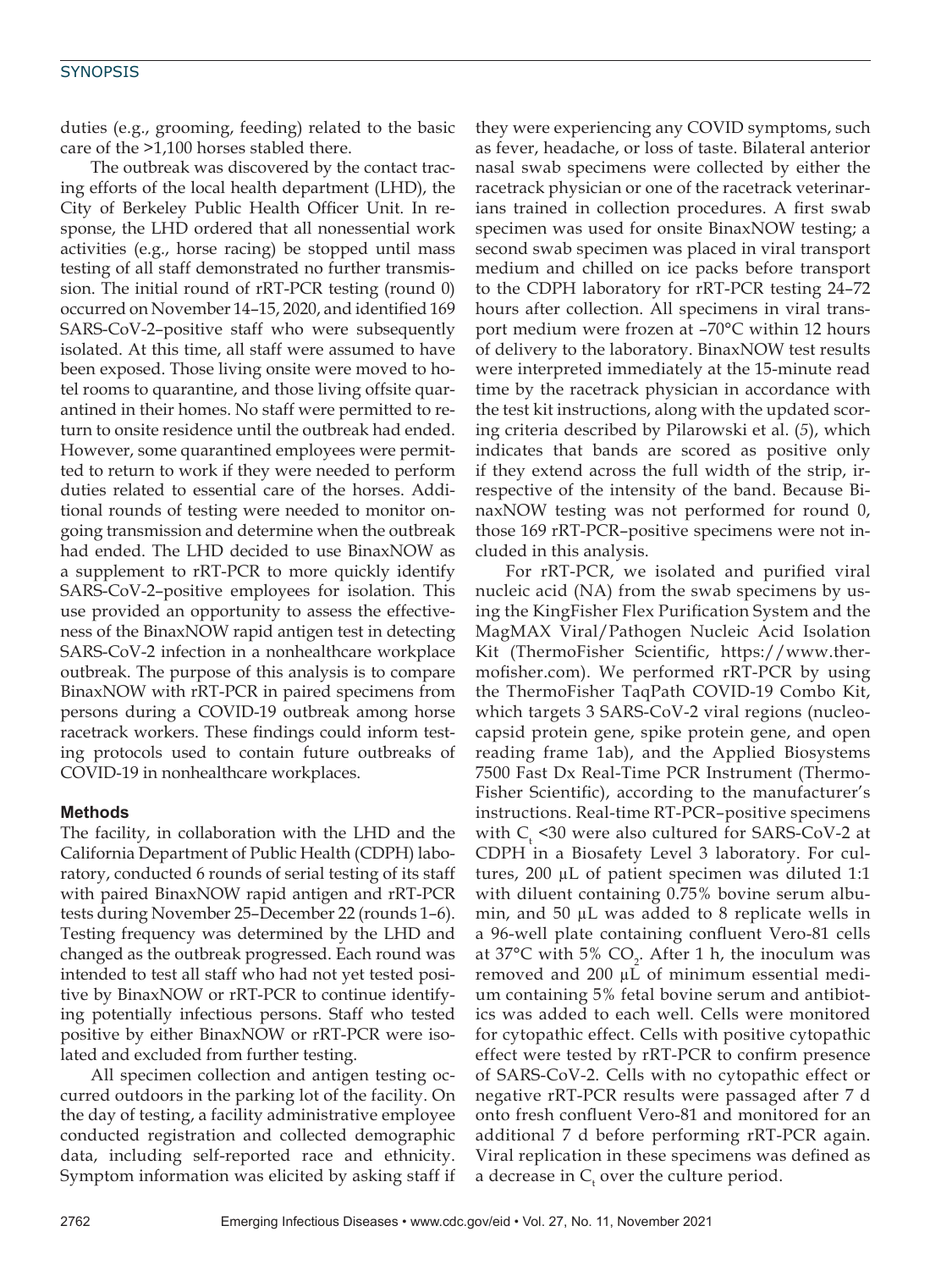We used the paired BinaxNOW and rRT-PCR results to calculate the BinaxNOW PPA, NPA, negative predictive value (NPV), and positive predictive value (PPV), using  $C_t \leq 37$  to define rRT-PCR–positive specimens. As described in Pilarowski et al. (*5*), we also calculated performance by using  $C_{t}$  <30 to define rRT-PCR–positive specimens. The exact binomial method was used to calculate 95% CIs. Comparison of mean  $C_{t}$  was performed using the Welch t-test. We performed statistical analyses using R version 4.0.1 (R Foundation for Statistical Computing, https:// www.r-project.org).

This activity was reviewed by the Centers for Disease Control and Prevention (CDC) and was conducted consistent with applicable federal law and CDC policy (45 C.F.R. part 46, 21 C.F.R. part 56; 42 U.S.C. §241(d); 5 U.S.C. §552a; 44 U.S.C. §3501 et seq.). In addition, this activity was conducted as part of a COVID-19 project determined to be nonresearch by the California Health and Human Services Agency's Committee for the Protection of Human Subjects.

#### **Results**

Including testing performed in round 0 and results reported by outside laboratories from staff seeking testing on their own, the cumulative incidence over the course of the outbreak in the entire staff was 62.3% (351/563). A total of 342 different staff participated in testing rounds 1 through 6. These persons ranged in age from 18 to 92 years (median 52 years). Self-reported race and ethnicity produced cell sizes that are too small to report, so only Hispanic ethnicity is presented in this study. Most staff identified as Hispanic (62.0%) (Table 1). Symptoms were reported by 11 different persons at the time of testing, which accounted for 11/769 (1.4%) of collected paired specimens. A total of 6 persons were hospitalized, and 1 of those patients died. The number of staff tested in

each round, which varied because of attrition and exclusion of SARS-CoV-2–positive staff from further testing, ranged from 333 persons (round 1) to 57 persons (round 4). The number of rRT-PCR–positive results in each round ranged from 98 (round 1) to 0 (round 4) (Table 2).

In total, 769 valid, paired rRT-PCR and BinaxNOW antigen test results were reported and analyzed. Among all paired testing rounds with rRT-PCR, BinaxNOW produced these results when rRT-PCR tests with  $C_t \leq 37$  were considered positive: PPA, 43.3% (95% CI 34.6%–52.4%); NPA, 100% (95% CI 99.4%–100.0%); PPV, 100.0% (95% CI 93.5%– 100.0%); and NPV, 89.9% (95% CI 87.5%–92.0%). When only rRT-PCR tests with  $C_{t}$  <30 were considered positive, BinaxNOW produced these results: PPA, 55.6% (95% CI 45.2%–65.6%); NPA, 100% (95% CI 99.5%–100%), PPV, 100.0% (95% CI 93.5%–100%); and NPV, 93.8% (95% CI 91.8%–95.5%) (Table 3).

Of 127 rRT-PCR–positive specimens, BinaxNOW detected 55, did not detect 72 (44 specimens with  $C_t$  $\leq$ 30, 5 specimens with C<sub>t</sub>  $\leq$ 20, and 6 specimens with positive viral cultures), and produced no false-positive results (Table 3). Among rRT-PCR–positive specimens, those with paired BinaxNOW-positive results had a lower mean  $C_{\text{t}}^{}\,(17.8)$  than those with paired BinaxNOW-negative results  $(28.5)$  (p < 0.001). No rRT-PCR-positive results with a  $C_{t}$  >29.4 were detected by BinaxNOW (Figure 1).

In dual-positive pairs, the median time between rRT-PCR specimen collection date and results reported date was 4 days (range 1–6 days). For BinaxNOW false-negative pairs, the median time between rRT-PCR specimen collection date and results reported date was 5 days (range 1–7 days). In contrast, the 15-minute read time of the BinaxNOW antigen test kit provided results to the facility and LHD the same day as testing.

| and real-time reverse transcription PCR for coronavirus disease, California, USA, November–December 2020* |                |              |            |  |
|-----------------------------------------------------------------------------------------------------------|----------------|--------------|------------|--|
|                                                                                                           | rRT-PCR result |              |            |  |
| Characteristic                                                                                            | Detected       | Not detected | Overall    |  |
| Total                                                                                                     | 127 (100)      | 215 (100)    | 342 (100)  |  |
| Sex                                                                                                       |                |              |            |  |
|                                                                                                           | 26(20.5)       | 62(28.8)     | 88 (25.7)  |  |
| М                                                                                                         | 101 (79.5)     | 153 (71.2)   | 254 (74.3) |  |
| Median age (range), y                                                                                     | 46 (18 - 82)   | 54 (18-92)   | 52 (18-92) |  |
| Age groups, y                                                                                             |                |              |            |  |
| $18 - 44$                                                                                                 | 57 (44.9)      | 75 (34.9)    | 132 (38.6) |  |
| 45-64                                                                                                     | 56 (44.1)      | 103 (47.9)   | 159 (46.5) |  |
| >65                                                                                                       | 14 (11.0)      | 37 (17.2)    | 51 (14.9)  |  |
| Ethnicity                                                                                                 |                |              |            |  |
| Hispanic                                                                                                  | 99 (78.0)      | 113 (52.6)   | 212(62.0)  |  |
| Non-Hispanic                                                                                              | 28 (22.0)      | 102 (47.4)   | 130 (38.0) |  |

**Table 1.** Characteristics of horse racetrack staff providing paired anterior nasal swab specimens for the BinaxNOW rapid antigen test and real-time reverse transcription PCR for coronavirus disease, California, USA, November–December 2020\*

\*Values are no. (%) except as indicated. rRT-PCR, real-time reverse transcription PCR.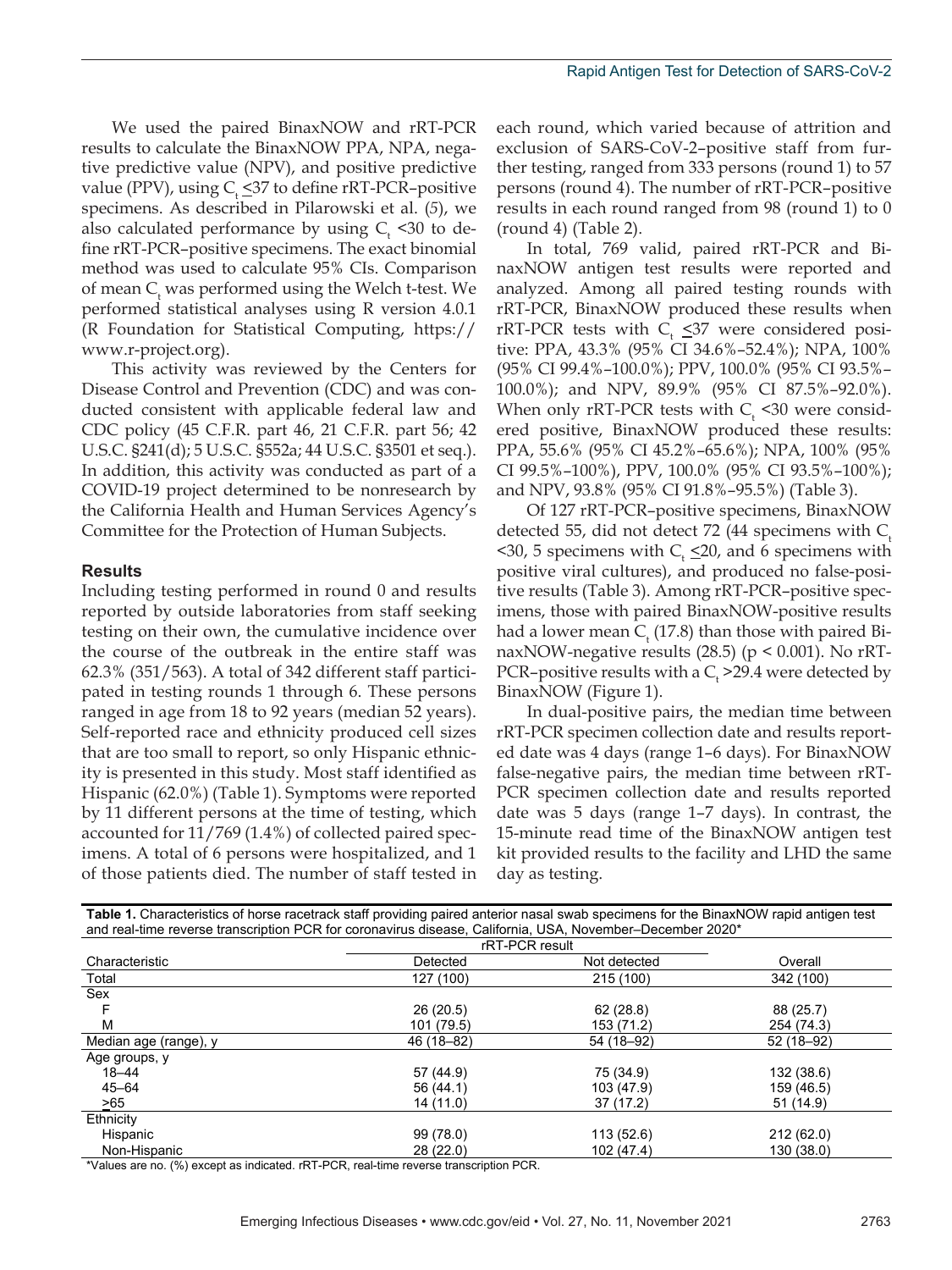#### **SYNOPSIS**

**Table 2.** BinaxNOW rapid antigen test compared with real-time reverse transcription PCR for coronavirus disease among all horse racetrack staff undergoing paired testing, California, USA, November–December 2020\*

|                                                                                                                                                       | rRT-PCR result |              |       |  |  |
|-------------------------------------------------------------------------------------------------------------------------------------------------------|----------------|--------------|-------|--|--|
| <b>BinaxNOW</b> result                                                                                                                                | Detected       | Not detected | Total |  |  |
| Round 1, n = 333, November 25, 27, 28†                                                                                                                |                |              |       |  |  |
| Detected                                                                                                                                              | 40             | 0            | 40    |  |  |
| Not detected                                                                                                                                          | 58             | 235          | 293   |  |  |
| Total                                                                                                                                                 | 98             | 235          | 333   |  |  |
| Round 2, $n = 197$ , December 4                                                                                                                       |                |              |       |  |  |
| Detected                                                                                                                                              | 12             | 0            | 12    |  |  |
| Not detected                                                                                                                                          | 10             | 175          | 185   |  |  |
| Total                                                                                                                                                 | 22             | 175          | 197   |  |  |
| Round 3, $n = 65$ , December 13                                                                                                                       |                |              |       |  |  |
| Detected                                                                                                                                              | 2              | 0            | 2     |  |  |
| Not detected                                                                                                                                          | 3              | 60           | 63    |  |  |
| Total                                                                                                                                                 | 5              | 60           | 65    |  |  |
| Round 4, $n = 57$ , December 16                                                                                                                       |                |              |       |  |  |
| Detected                                                                                                                                              |                | 0            | 0     |  |  |
| Not detected                                                                                                                                          | ი              | 57           | 57    |  |  |
| Total                                                                                                                                                 | Ω              | 57           | 57    |  |  |
| Round 5, $n = 58$ , December 20                                                                                                                       |                |              |       |  |  |
| Detected                                                                                                                                              |                | 0            | 0     |  |  |
| Not detected                                                                                                                                          |                | 57           | 58    |  |  |
| Total                                                                                                                                                 |                | 57           | 58    |  |  |
| Round 6, $n = 59$ , December 22                                                                                                                       |                |              |       |  |  |
| Detected                                                                                                                                              |                | 0            | 1     |  |  |
| Not detected                                                                                                                                          | O              | 58           | 58    |  |  |
| Total                                                                                                                                                 |                | 58           | 59    |  |  |
| Overall, N = 769, November 25-December 22                                                                                                             |                |              |       |  |  |
| Detected                                                                                                                                              | 55             | 0            | 55    |  |  |
| Not detected                                                                                                                                          | 72             | 642          | 714   |  |  |
| Total                                                                                                                                                 | 127            | 642          | 769   |  |  |
| *Inconclusive ( $n = 4$ ) and invalid ( $n = 3$ ) rRT-PCR test results excluded                                                                       |                |              |       |  |  |
| from table. rRT-PCR, real-time reverse transcription PCR.                                                                                             |                |              |       |  |  |
| †All employees who had not yet tested positive were meant to return for<br>oubooquant tooting rounde. However, participant offrition coourred, likely |                |              |       |  |  |

nt testing round because of employees leaving their jobs or logistical obstacles to being on-site for testing during mass testing days.

Of the 127 rRT-PCR–positive specimens, we attempted virus isolation and culture for all 100 specimens with  $C_t$  <30. Of those specimens, 51 resulted in positive virus isolation. Of those culture-positive specimens, 45 (88.2%) were BinaxNOW-positive (Table 4; Figure 2). The mean  $C_t$  of culture-positive specimens (17.4) was significantly lower than culturenegative specimens  $(25.5)$  (p<0.001).

| Table 3. BinaxNOW rapid antigen test performance compared<br>with real-time reverse transcription PCR for coronavirus disease<br>in using 2 different cycle threshold values to define positive<br>results, California, USA, November-December 2020* |                      |                    |  |  |
|------------------------------------------------------------------------------------------------------------------------------------------------------------------------------------------------------------------------------------------------------|----------------------|--------------------|--|--|
| <b>BinaxNOW</b>                                                                                                                                                                                                                                      | % (95% CI)           |                    |  |  |
| performance                                                                                                                                                                                                                                          | $C_t$ < 37 $\dagger$ | $C_{t}$ < 30 $\pm$ |  |  |
| <b>PPA</b>                                                                                                                                                                                                                                           | 43.3 (34.6-52.4)     | 55.6 (45.2-65.6)   |  |  |
| <b>NPA</b>                                                                                                                                                                                                                                           | 100.0 (99.4-100.0)   | 100.0 (99.5-100)   |  |  |
| <b>PPV</b>                                                                                                                                                                                                                                           | 100.0 (93.5-100.0)   | 100.0 (93.5-100)   |  |  |
| <b>NPV</b>                                                                                                                                                                                                                                           | 89.9 (87.5-92.0)     | 93.8 (91.8-95.5)   |  |  |
| $*D \rightarrow 0$ . The $700$ solved as the set from $0.40$ keeps as the distribution of $D$ and $\rightarrow$                                                                                                                                      |                      |                    |  |  |

Results for 769 paired specimens from 342 horse racetrack staff.  $C_t$ , cycle threshold; NPA, negative percent agreement; NPV, negative predictive value; PPA, positive percent agreement; PPV, positive predictive value; rRT-PCR, real-time reverse transcription PCR. †127 rRT-PCR–positive specimens.

‡100 rRT-PCR–positive specimens.

#### **Discussion**

In the setting of a nonhealthcare workplace outbreak of COVID-19 with high attack rate (62.3%), we found that BinaxNOW was a useful adjunct to rRT-PCR testing. BinaxNOW showed NPA and PPV of 100%. A total of 55 participants were concordantly identified as positive by BinaxNOW and rRT-PCR, and no false-positive BinaxNOW results were noted. This low false-positive rate is consistent with results from Pilarowski et al. (*5*) that established the updated BinaxNOW card-reading technique used by the racetrack physician in this outbreak. Results of BinaxNOW testing were available the same day, which enabled more rapid identification of infected workers for isolation than reliance on rRT-PCR alone.

Negative BinaxNOW results were less concordant with rRT-PCR results. The PPA of BinaxNOW was 43.0% and the NPV was 89.9%. Real-time RT-PCR confirmation of BinaxNOW negative results identified 72 additional positive specimens. The median time between rRT-PCR specimen collection date and results reported date for these BinaxNOW falsenegative specimens was 5 days (range 1–7 days).

Although  $C_t$  cannot be used to define viral load or infectivity of a given person,  $C_{t}$  is inversely related to the amount of target genetic material present in the specimen (*11*). Therefore, the significantly lower mean  $C_{t}$  for true-positive BinaxNOW specimens (17.8) compared with false-negative BinaxNOW specimens (28.5) indicates that more viral genetic material was present in those specimens. BinaxNOW demonstrated better concordance with positive viral culture results (88.2%) than with positive rRT-PCR results (43.3%). Positive viral culture is further evidence of the presence of infectious virus, so these findings might indicate that some BinaxNOW false-negative participants were not infectious at the time of specimen collection (i.e., they had low viral RNA load at the beginning or end of their infection trajectory) (*12*). Numerous factors can affect the outcome of a viral culture; therefore, negative culture results do not necessarily mean that no viable virus was present in those specimens, nor that the participants from whom those specimens were collected were not infectious at the time of specimen collection.

With serial BinaxNOW testing, some of the persons with discordant paired results could have tested positive with subsequent BinaxNOW testing. Further studies are needed to determine whether serial rapid antigen testing alone can identify infectious persons as efficiently as rRT-PCR alone or a combination of rRT-PCR and rapid antigen testing (*13*).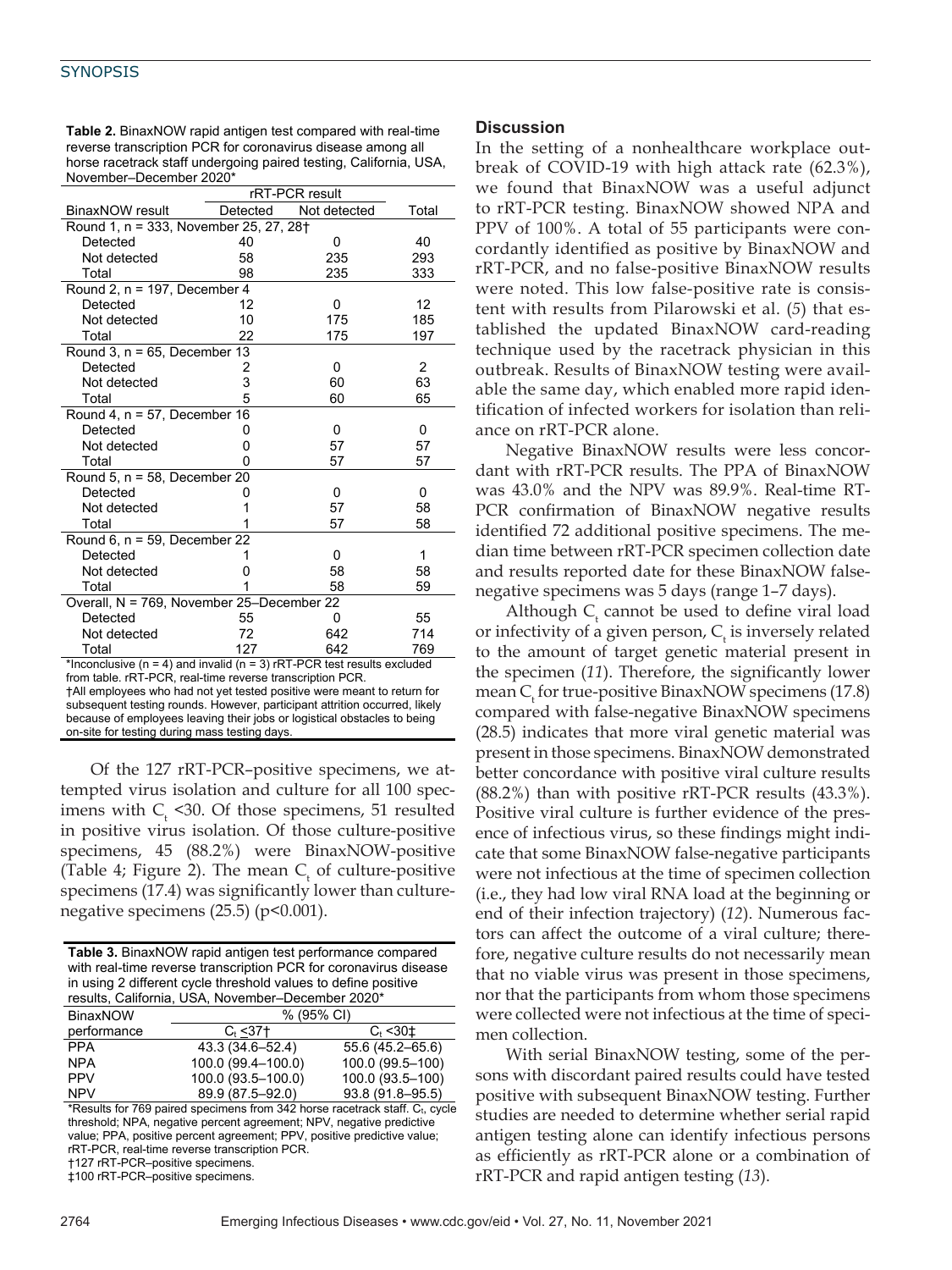

The first limitation of our study is that, although other studies have demonstrated differential BinaxNOW test performance in symptomatic and asymptomatic persons (*3*,*6*–*8*), we were unable to examine test performance by symptom status, because symptom reporting might not have been reliable. At the time of specimen collection, only 11 persons reported symptoms to the facility administrative employee registering them for testing. This number conflicts with data previously collected from the racetrack physician as part of a prospective cohort drug trial on this same population which, out of an enrolled cohort of 113 BinaxNOWpositive staff, identified 60 (53%) persons who were symptomatic at the time of testing (*14*). This discrepancy might have resulted from staff feeling less comfortable discussing symptoms with the administrative employee versus the racetrack physician or it could be associated with the incomplete list of COVID-19 symptoms in the administrative employee's question. It might also reflect a language barrier, because the question about symptoms was asked only in English by the administrative employee. According to onsite interactions with staff and reports from racetrack leadership, many staff were native Spanish speakers, although this language difference was not quantified.

Second, the BinaxNOW tests may have been performed in ambient temperatures below the manufacturer's recommended range. The BinaxNOW test kit instructions recommend that all test components be at room temperature (15°C–30°C) before use; the mean daily minimum and maximum air temperature recordings from a nearby National Oceanic and Atmospheric Administration weather station in Richmond, CA, on testing days were 7.9°C and 15.1°C (*15*). Performing BinaxNOW tests in the recommended temperature range might have improved performance.

Third, some missing data limit this analysis from encompassing the entire outbreak. The first mass testing dates (round 0) only used rRT-PCR testing, so no comparison with BinaxNOW was possible. Furthermore, each round of testing was intended to capture all staff who had not yet tested positive; however, participant attrition occurred between testing rounds.

**Table 4.** BinaxNOW rapid antigen test performance compared with viral culture among 100 real-time reverse transcription PCR– positive specimens with cycle threshold <30 from horse racetrack staff, California, USA, November–December 2020

|                         | Viral culture results |          |       |
|-------------------------|-----------------------|----------|-------|
| <b>BinaxNOW</b> results | Positive              | Negative | Total |
| Detected                | 45                    | 10       | 55    |
| Not detected            | 6                     | 39       | 45    |
| Total                   | 51                    | 49       | 100   |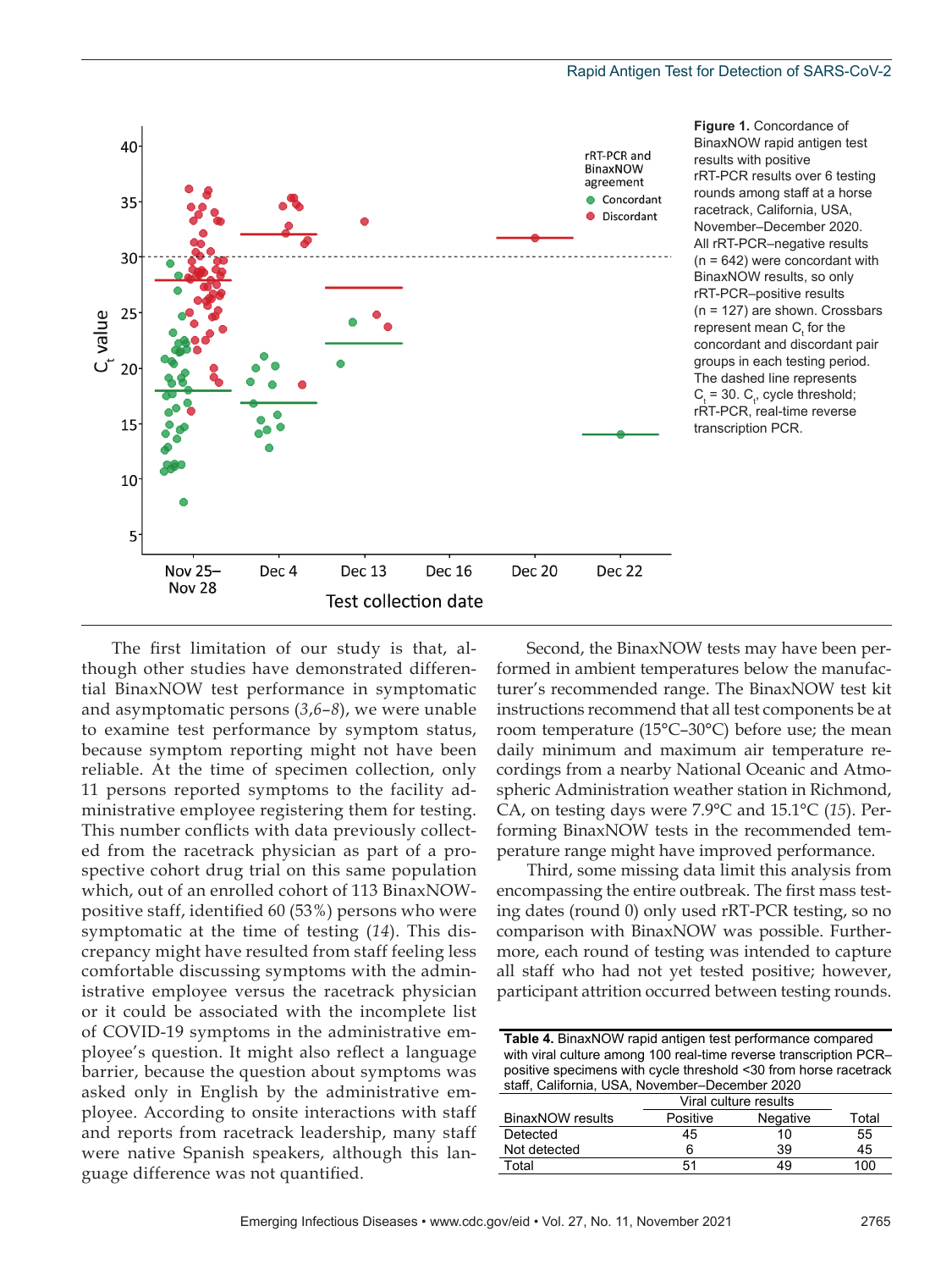#### **SYNOPSIS**



**Figure 2.** BinaxNOW rapid antigen test results and viral culture results among 100 real-time reverse transcription PCR–positive specimens with cycle threshold <30 among staff at a horse racetrack, California, USA, November–December 2020. Of 51 viral culture–positive specimens, 45 were detected by BinaxNOW (88.2% concordance).

We attribute this attrition to the logistical obstacles of staff getting to the testing site or to staff leaving their jobs during the outbreak. More complete paired-testing data could have provided better insight as to the usefulness of rapid antigen testing when used for the entire duration of an outbreak.

Our results support considering BinaxNOWpositive employees as infectious without waiting for rRT-PCR confirmation. The rapid turnaround time and high PPV of BinaxNOW enabled some SARS-CoV-2–positive employees to be identified and isolated faster than if rRT-PCR had been used alone. In outbreak situations in which access to laboratory rRT-PCR services is limited, it might be reasonable to act on BinaxNOW-positive results and forgo rRT-PCR confirmation. In contrast, our findings suggest that BinaxNOW negative results in an outbreak investigation should be confirmed with rRT-PCR, because false negatives do occur.

Our results indicate that BinaxNOW performs better at identifying rRT-PCR–positive specimens with lower  $C_{t}$  (suggestive of higher viral loads) and positive viral cultures, although these factors are not precise proxies for infectiousness. Real-time RT-PCR remains a more sensitive test for identifying persons that might be infectious, and our results support the current recommendation that rRT-PCR (or another nucleic acid amplification test) should be used in outbreak situations to confirm BinaxNOW-negative results (*2*). Clinical discretion informed by COVID-19

incidence in the relevant population, as well as individual exposure history and symptoms, should be used to determine whether to quarantine persons who test negative for SARS-CoV-2 by BinaxNOW but are awaiting results of rRT-PCR testing (*16*).

#### **Acknowledgments**

We thank Lisa B. Hernandez, James Allard, Beimnet Taye, the California Department of Public Health Viral and Rickettsial Disease Laboratory staff, and the racetrack staff described in this report.

#### **About the Author**

Dr. Surasi is an Epidemic Intelligence Service Officer with the Center for Surveillance, Epidemiology, and Laboratory Services, Centers for Disease Control and Prevention. He is positioned at the California Department of Public Health within the Occupational Health Branch and the Environmental Health Investigations Branch. His research interests are workplace health and safety.

#### **References**

- 1. Food and Drug Administration. BinaxNOW COVID-19 Ag card (PN 195–000)—instructions for use. 2020 Dec [cited 2021 Mar 15]. https://www.fda.gov/media/141570/ download
- 2. Centers for Disease Control and Prevention. Interim guidance for antigen testing for SARS-CoV-2. 2020 Dec 5 [cited 2021 Mar 15]. https://www.cdc.gov/coronavirus/ 2019-ncov/lab/resources/antigen-tests-guidelines.html
- 3. James AE, Gulley T, Kothari A, Holder K, Garner K, Patil N. Performance of the BinaxNOW COVID-19 antigen card test relative to the SARS-CoV-2 real-time reverse transcriptase polymerase chain reaction assay among symptomatic and asymptomatic healthcare employees. Infect Control Hosp Epidemiol. 2021 Jan 25 [Epub ahead of print]. https://doi.org/10.1017/ice.2021.20
- 4. Okoye NC, Barker AP, Curtis K, Orlandi RR, Snavely EA, Wright C, et al. Performance characteristics of BinaxNOW COVID-19 antigen card for screening asymptomatic individuals in a university setting. J Clin Microbiol. 2021;59:e03282–20. https://doi.org/10.1128/JCM.03282-20
- 5. Pilarowski G, Lebel P, Sunshine S, Liu J, Crawford E, Marquez C, et al. Performance characteristics of a rapid severe acute respiratory syndrome coronavirus 2 antigen detection assay at a public plaza testing site in San Francisco. J Infect Dis. 2021;223:1139–44.
- 6. Pilarowski G, Marquez C, Rubio L, Peng J, Martinez J, Black D, et al. Field performance and public health response using the BinaxNOW TM Rapid SARS-CoV-2 antigen detection assay during community-based testing. Clin Infect Dis. 2020 Dec 26 [Epub ahead of print]. https://doi.org/ 10.1093/cid/ciaa1890
- 7. Pollock NR, Jacobs JR, Tran K, Cranston AE, Smith S, O'Kane CY, et al. Performance and implementation evaluation of the Abbott BinaxNOW rapid antigen test in a high-throughput drive-through community testing site in Massachusetts. J Clin Microbiol. 2021;59:e00083–21. https://doi.org/10.1128/JCM.00083-21